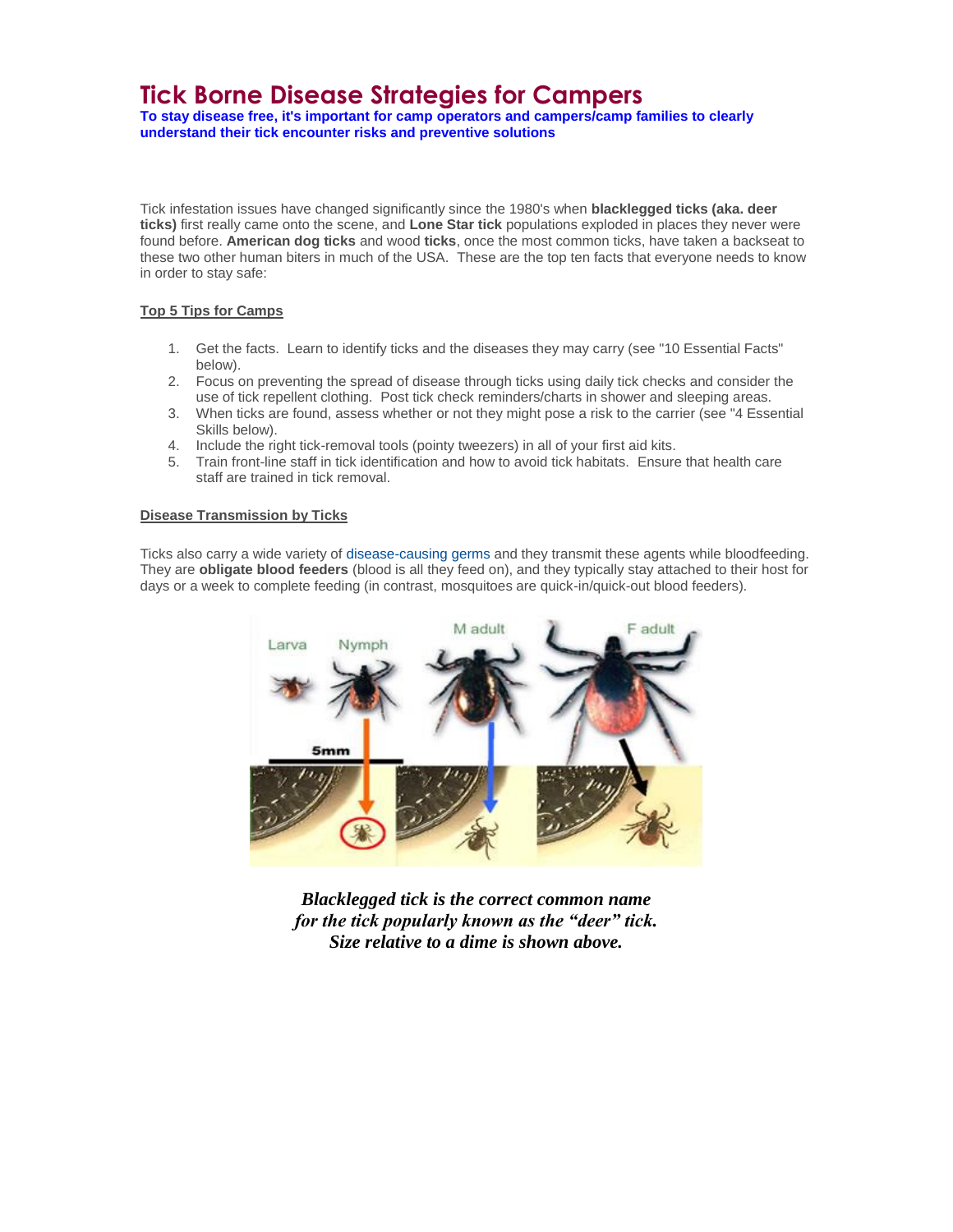#### **10 Essential Tick Facts**

- 1. All ticks crawl up (think protection from the ground up).
- 2. All ticks (including deer ticks) come in small (larvae), medium (nymphs) and large (adult female/male) sizes.
- 3. Ticks can be active even in the winter.
- 4. Ticks carry a variety o[f disease-causing microbes.](http://www.cdc.gov/Features/StopTicks/)
- 5. Only deer ticks transmit Lyme disease bacteria.
- 6. For most tick-borne diseases, you typically have at least 24 hours to find and remove a feeding tick before it transmits an infection.
- 7. Some ticks can be hard to see or feel--deer tick nymphs look like a poppy seed on your skin.
- 8. The easiest and safest way to remove a tick is with a pointy tweezer.
- 9. Tick repellent clothing with permethrin is best for preventing tick bites.
- 10. Tick bites and tick-borne diseases are preventable.

#### **Four Essential Steps**

#### **#1: Identify Ticks Correctly**

While not completely foolproof, the method of recognizing the striking coloration and size of the adult stages make them fairly easy to identify, while the immature stages are often so small that it can be difficult even to see the tick, much less the distinguishing characteristics. At the very least you will need at least a 3X magnifier to see specific characteristics on adult ticks, and you may need the same magnification just to see the immature stages. If possible, magnify the tick 10-30 times normal size in order to get a good look.

#### **#2: Remove Ticks Safely**

To safely remove attached ticks, first disinfect the area with an alcohol swab. Next, using pointy tweezers or tick removal tool, grab the tick "head" as close to the skin as possible and simply pull straight out. Remember to disinfect the bite site again after pulling the tick out.

#### **Consult your physician if you have recently removed an imbedded deer tick.**

#### **#3: Consider Tick Risks**

There ar[e commercial](http://www.tickencounter.org/education/tick_testing) laboratories that will test ticks to detect the presence of various pathogens, especially Lyme disease-causing bacteria.

### **UMass Extension Tick Diagnostic Lab**

Attn: Tick Assessment Holdsworth Natural Resources Center, 160 Holdsworth Way University of Massachusetts, Amherst, MA 01003-9285 Use exact address to ensure delivery. **For specific information, contact: Dr. Craig Hollingsworth, (413) 545-1055**

While not all ticks carry disease-causing microbes, some can be heavily infected. It's usually a good idea to save the tick and make a note as to when it was removed.

- On average, about 1 in 5 nymphal-stage deer ticks and 1 in 2 adult-stage deer ticks carry Lyme disease bacteria.
- Tick infection rates can vary by location.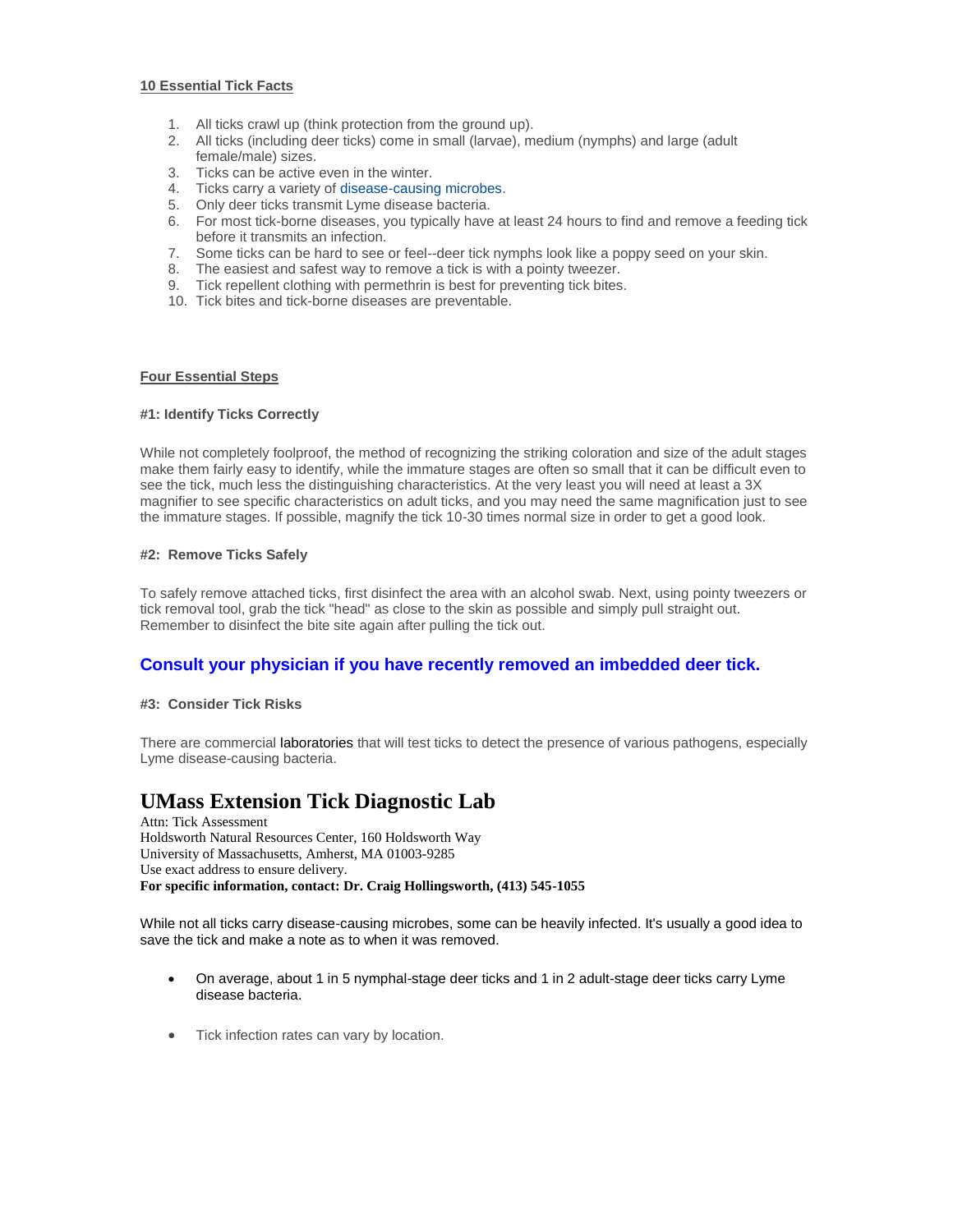#### **#4: Conduct a Daily Tick Check**

Prompt removal of most species of ticks can prevent transmission of tick-borne pathogens. It typically takes more than 24-36 hrs of attachment for nymphal deer ticks to transmit Lyme disease bacteria, and even longer to transmit Babesia parasites. Pathogen transmission delays after tick attachment are a fairly common phenomenon with the exception of tick-transmitted viruses.

- The best time to do a full body tick check is right after ending outdoor activity.
- A more convenient and still ok time would be as you prepare to shower or bathe before going to bed.
- Good lighting, a tick check buddy (for those hard-to-see places), or strategic use of a mirror are helpful resources
- Reminders to do a daily tick check should be posted in both shower and sleeping areas.

#### **Tick Repellent Clothing**

DEET-containing products were thought to be a good option for preventing tick bites. However, recent tests have shown that although DEET is an excellent repellent for mosquitoes, black flies and gnats, it's only effective at repelling ticks for brief time periods after being applied and then must be re-applied. A better option for repelling ticks are "Clothing Only Repellents" such as those containing Permethrin (found in Permanone® Products, Sawyer Clothing-Only Repellent® and Repel®). These products contain about 0.5% Permethin, much less than the amount used to treat head lice on children or Scabies mite infestations of the skin. In the case of tick repellents, using more of the active ingredient than this is unnecessary, and can even lead to chemical overexposure.

You can purchase tick repellent clothes containing permethrin (easiest and most cost-effective) or use sprays and soaking kits to treat your own clothes with permethrin tick repellent. Commercially treated clothing remains tick repellent through 70 wash cycles while treat-at-home sprays and kits provide effective repellency for up to 6 washings. Brands include Insect Sheild, ExOfficio; Bugs Away. Whichever method you choose, wearing tick repellent clothing makes tick bite protection and disease prevention as easy as getting dressed in the morning!

#### **Resources**

- [Stop Ticks!](http://www.cdc.gov/Features/StopTicks/) Centers for Disease Control and Prevention
- [Tickencounter](http://tickencounter.org/) (The University of Rhode Island, Thomas Mather, Ph.D.)
- [Lyme Disease Facts -](http://www.cdc.gov/Lyme/Stats/?source=govdelivery) Centers for Disease Control and Prevention
- American Camping Association